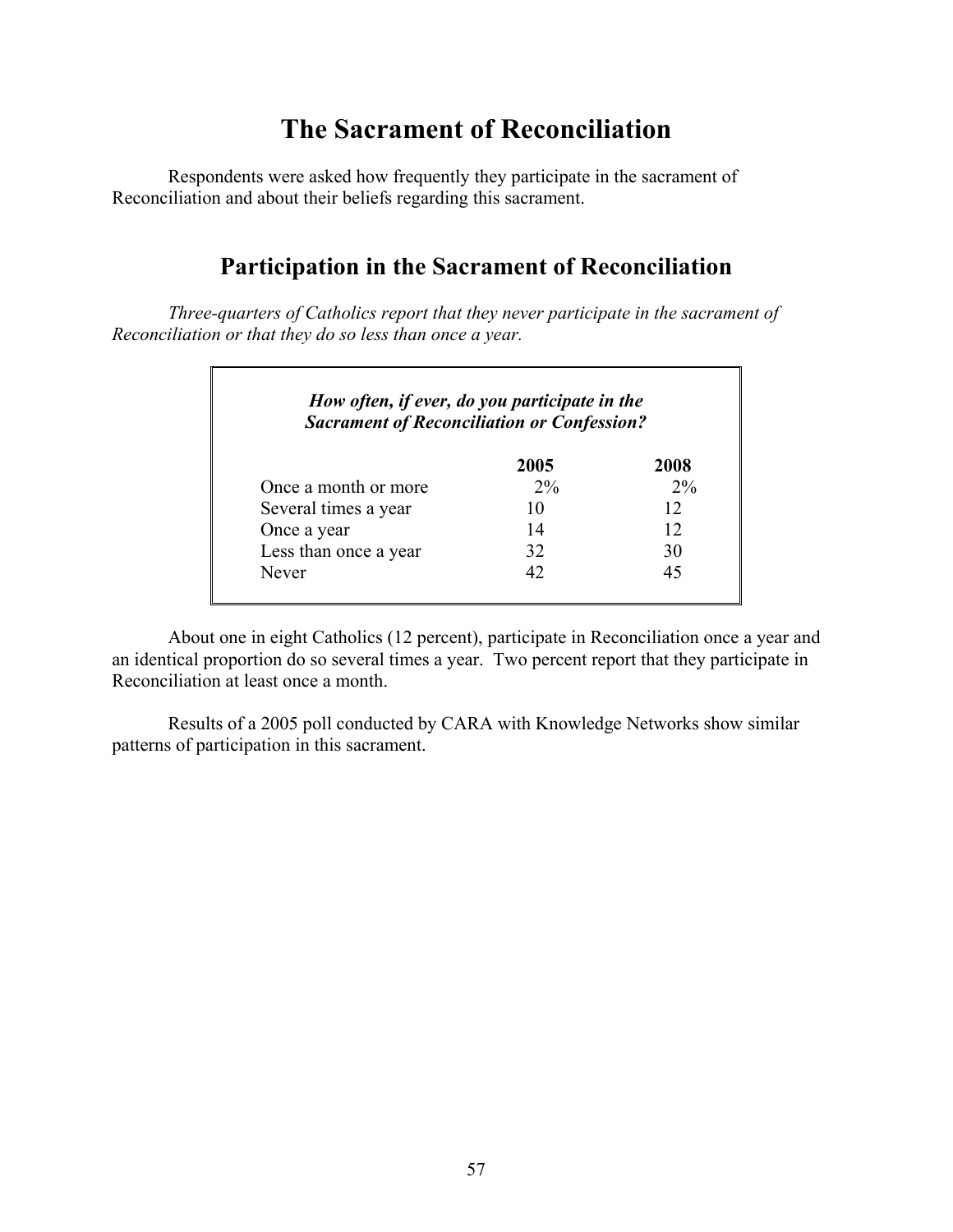## *Differences by Mass Attendance*

More than six in ten weekly Mass attenders (62 percent) say they participate in Reconciliation at least once a year, compared to 37 percent of those attending Mass less than weekly but at least once a month and only 6 percent of those attending less often.

| How often, if ever, do you participate in the<br><b>Sacrament of Reconciliation or Confession?</b> |                  |                     |               |
|----------------------------------------------------------------------------------------------------|------------------|---------------------|---------------|
| <b>By Mass Attendance</b>                                                                          |                  |                     |               |
|                                                                                                    | Less than weekly |                     |               |
|                                                                                                    | <b>Weekly or</b> | but at least once a | A few times a |
|                                                                                                    | more             | month               | year or less  |
| Once a month or more                                                                               | $6\%$            | $2\%$               | $0\%$         |
| Several times a year                                                                               | 31               | 17                  | 2             |
| Once a year                                                                                        | 25               | 18                  | 4             |
| Less than once a year                                                                              | 23               |                     | 28            |
| Never                                                                                              | 15               | 22                  | 66            |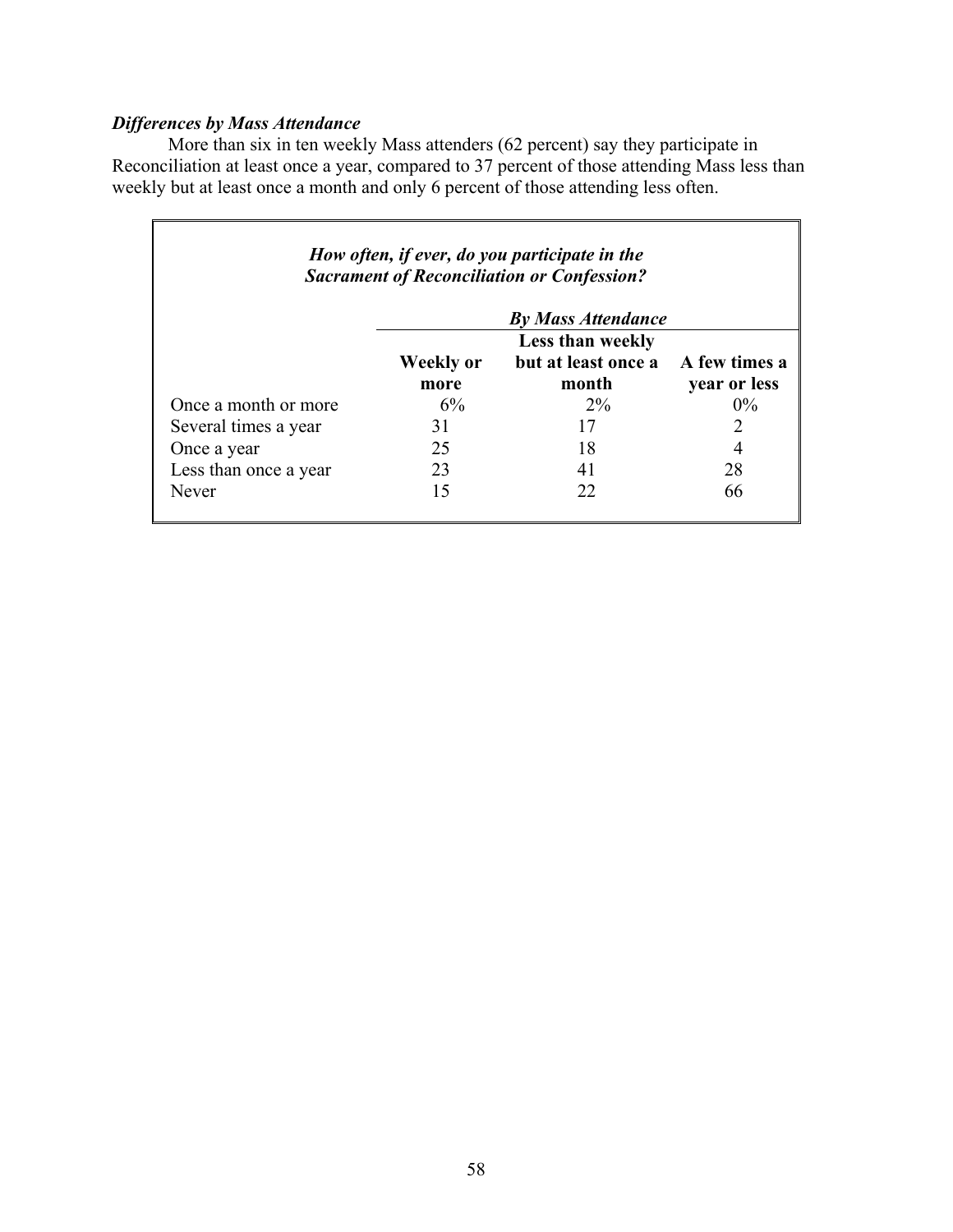### *Differences by Generation*

 More than four in ten members of the Pre-Vatican II Generation say they participate in Reconciliation at least once a year.



## *Differences by Education*

 Among those who attended at least some college, 36 percent of those who went to Catholic colleges or universities go to Confession at least once a year, compared to 23 percent who attended non-Catholic institutions.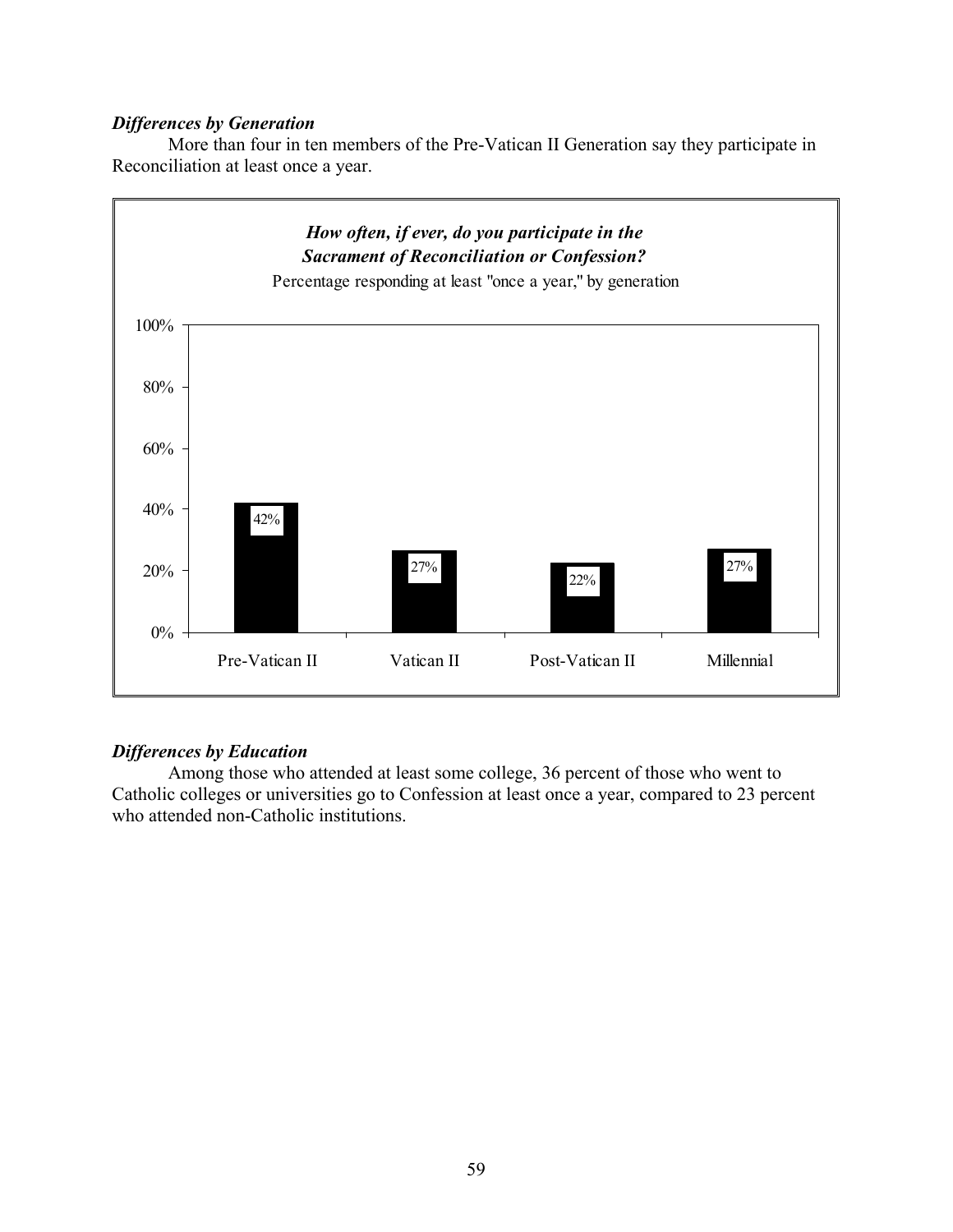## *Differences by Region*

 Catholics in the South and Midwest are more likely than those in the Northeast and West to participate in Reconciliation at least once a year.

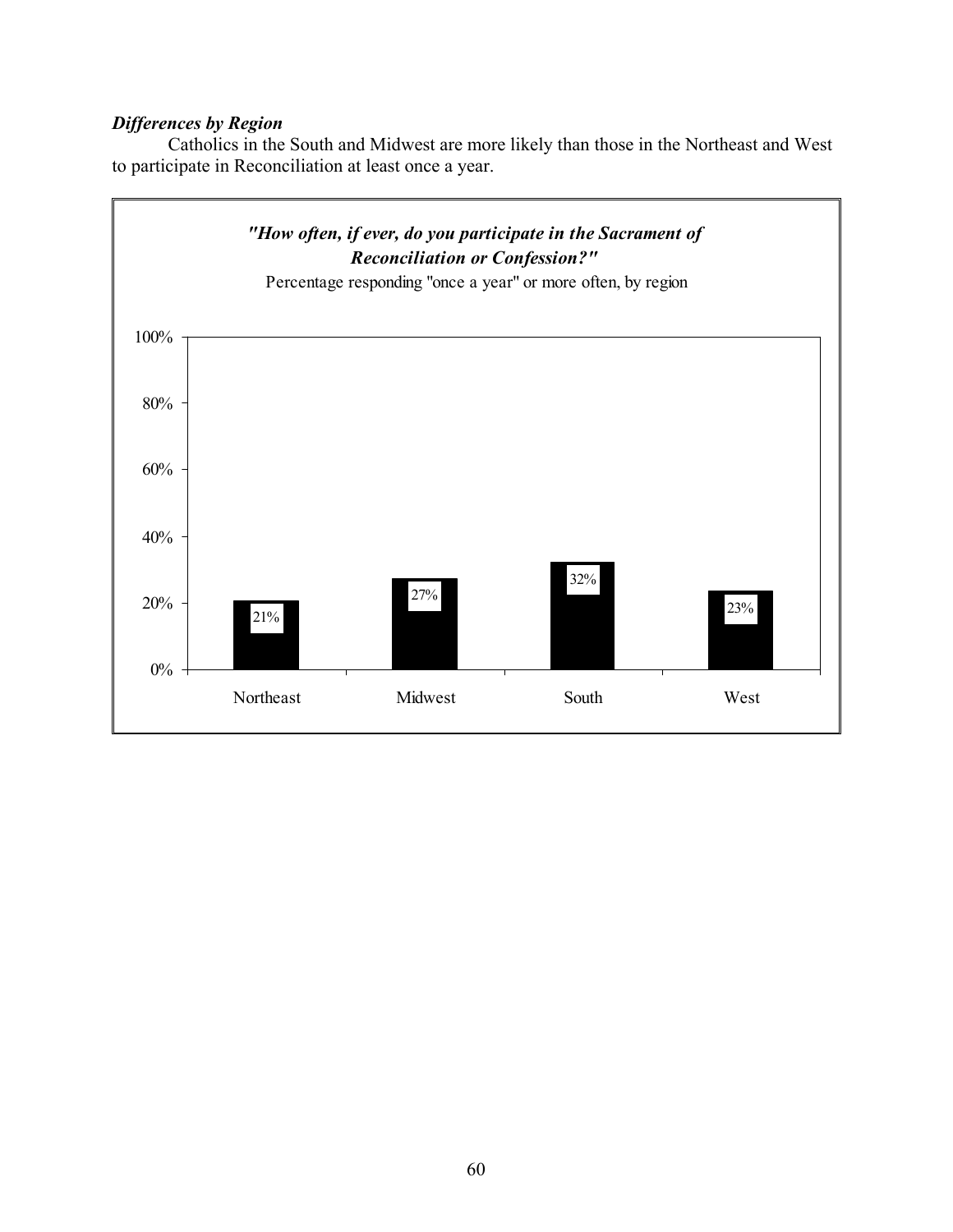## **Beliefs About the Sacrament of Reconciliation**

*Two-thirds of Catholics agree at least "somewhat" with the statement that "Forgiveness or absolution of a confessed sin requires one to make a confession with contrition."* 

| How much do you agree with the following statements?    |                                      |                             |
|---------------------------------------------------------|--------------------------------------|-----------------------------|
|                                                         | Agree<br>"Somewhat"<br>or "Strongly" | Agree<br>"Strongly"<br>Only |
| Forgiveness or absolution of a confessed sin requires   |                                      |                             |
| one to make a confession with contrition, an internal   |                                      |                             |
| attitude of sorrow and repentance.                      | 67%                                  | 44%                         |
| I can be a good Catholic without celebrating the        |                                      |                             |
| sacrament of Reconciliation at least once a year.       | 62                                   | 33                          |
| By going to confession and making acts of contrition    |                                      |                             |
| and penance I am reconciled with God and the            |                                      |                             |
| Church.                                                 | 52                                   | 26                          |
| Acts of penance such as prayer or fasting are necessary |                                      |                             |
| to gain for giveness of one's sins.                     | 48                                   | 22                          |
| The sacrament of Reconciliation is only necessary for   |                                      |                             |
| the forgiveness of very serious sins.                   | 25                                   | 8                           |

 Respondents were asked the extent to which they agree or disagree with each of five statements about forgiveness and the sacrament of Reconciliation.

- About six in ten respondents agree at least "somewhat" that they can be a good Catholic without celebrating the sacrament of Reconciliation at least yearly. One-third agree "strongly."
- Just over half of Catholics agree that by going to Confession and making acts of contrition and penance, they are reconciled with God and the Church. One-quarter agree strongly.
- Slightly fewer, just under half of Catholics, agree that acts of penance such as prayer or fasting are necessary for forgiveness of sins.
- Only one-quarter of Catholics agree that the Reconciliation is only necessary for forgiveness of very serious sins, with fewer than one in ten agreeing "strongly."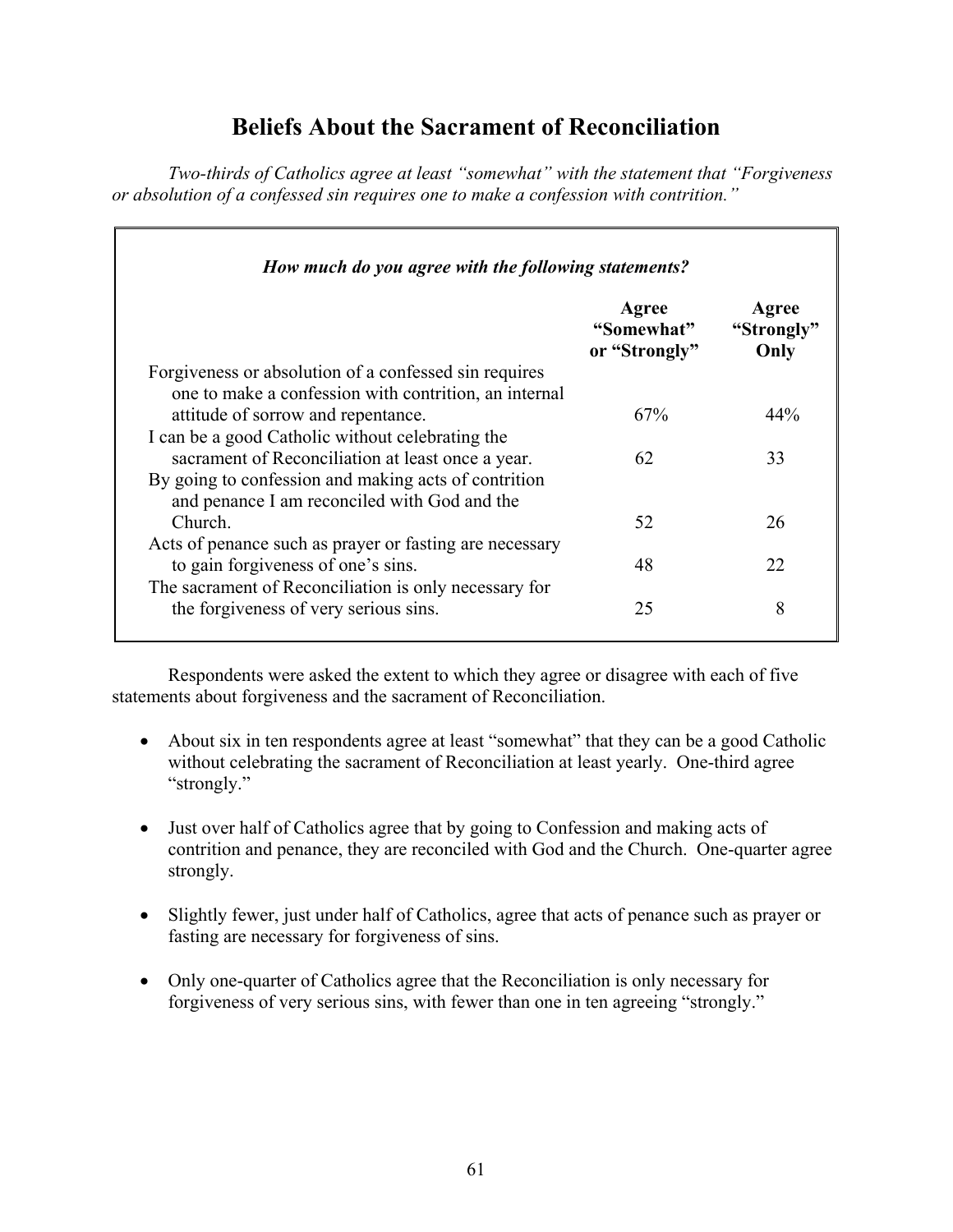#### *Differences by Mass Attendance*

More than eight in ten Catholics attending Mass at least weekly agree "somewhat" or "strongly" that absolution of a confessed sin requires one to make a confession with contrition (86 percent) and that going to Confession and making acts of penance and contrition reconciles them with God and the Church (80 percent). Just more than half of weekly attenders (54 percent) agree similarly that acts of penance, such as prayer or fasting, are necessary to gain forgiveness of sins. Only a third of these weekly attendees agree at least "somewhat" that the sacrament of Reconciliation is only necessary for the forgiveness of very serious sins.

### *How often, if ever, do you participate in the Sacrament of Reconciliation or Confession?*

Percentage of those agreeing "somewhat" or "strongly"

|                                                                                                                               | <b>By Mass Attendance</b> |                                                                |              |
|-------------------------------------------------------------------------------------------------------------------------------|---------------------------|----------------------------------------------------------------|--------------|
|                                                                                                                               | Weekly or<br>more         | Less than weekly<br>but at least once a A few times a<br>month | year or less |
| Forgiveness or absolution of a confessed<br>sin requires one to make a confession<br>with contrition, an internal attitude of |                           |                                                                |              |
| sorrow and repentance.<br>By going to confession and making acts<br>of contrition and penance I am                            | 86%                       | 80%                                                            | 55%          |
| reconciled with God and the Church.<br>I can be a good Catholic without<br>celebrating the sacrament of                       | 80                        | 60                                                             | 36           |
| Reconciliation at least once a year.<br>Acts of penance such as prayer or fasting<br>are necessary to gain for giveness of    | 54                        | 62                                                             | 65           |
| one's sins.<br>The sacrament of Reconciliation is only<br>necessary for the forgiveness of very                               | 54                        | 57                                                             | 36           |
| serious sins.                                                                                                                 | 34                        | 29                                                             | 19           |

 A majority of Catholics of all levels of Mass attendance agree at least "somewhat" that they can be a good Catholic *without* celebrating the sacrament of Reconciliation at least once a year.

 Catholics attending Mass less than weekly are generally less likely than weekly attenders to be in agreement with Church teachings regarding the sacrament of Reconciliation. This is especially the case for those attending Mass a few times a year or less often.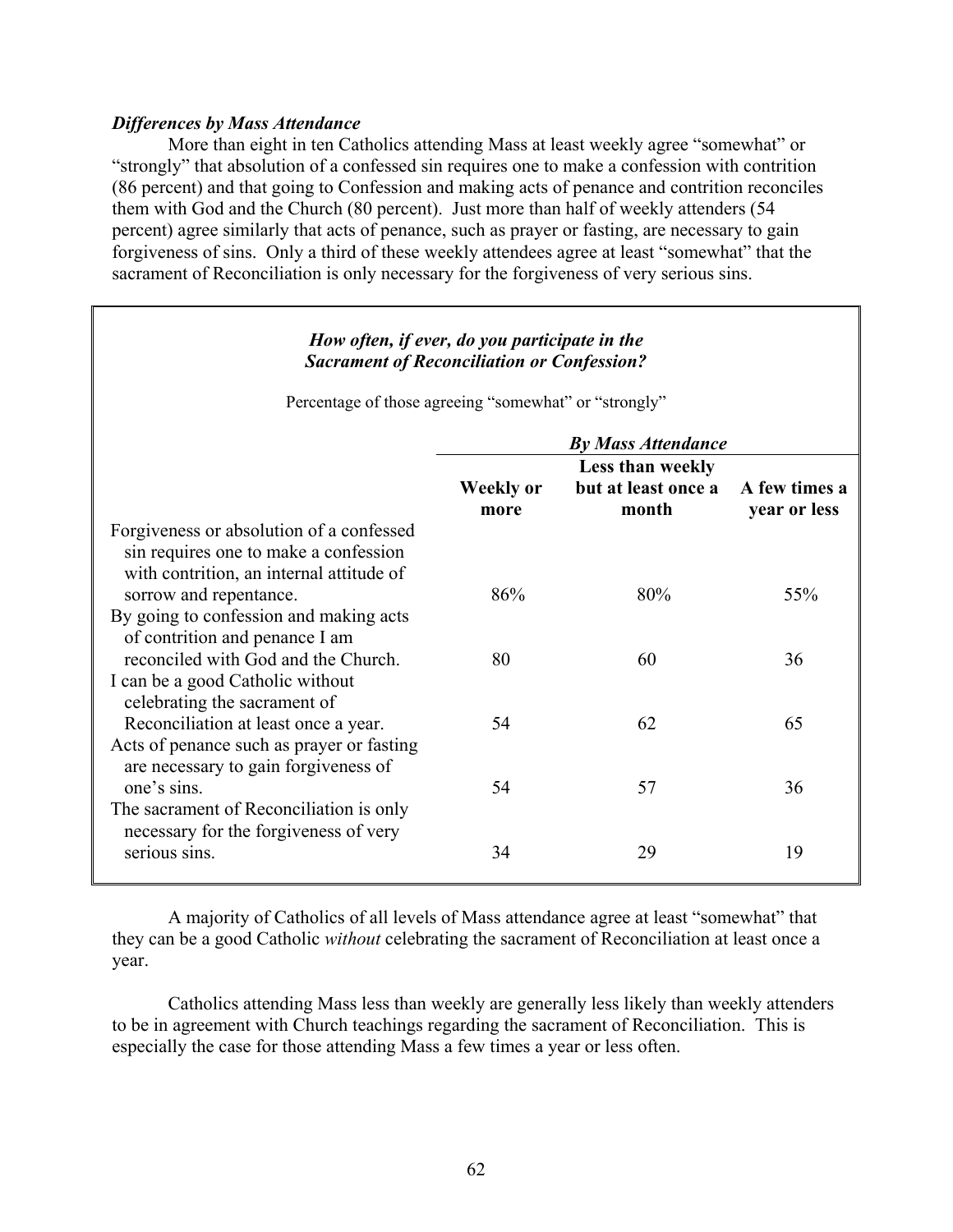### *Differences by Generation*

 The older Catholics are, the more likely that they express agreement with statements that are consistent with Church teachings on the sacrament of Reconciliation.

- Older Catholics are more likely to agree "strongly" that forgiveness requires making a confession with contrition (51 percent of the Pre-Vatican II Generation, 49 percent of the Vatican II Generation, 42 percent of the Post-Vatican II Generation, and 33 percent of the Millennial Generation).
- Similarly, older Catholics are more likely to agree "strongly" that penance is required for forgiveness (33 percent of the Pre-Vatican II Generation, 25 percent of the Vatican II Generation, 18 percent of the Post-Vatican II Generation, and 11 percent of the Millennial Generation).
- Members of the Pre-Vatican II Generation are more likely than all other respondents to agree at least "somewhat" that confession and acts of contrition and penance and confession reconcile one with the Church (66 compared to 49 percent).

### *Differences by Education*

 Sixty-seven percent of Catholics with a post-graduate degree agree "strongly" that forgiveness requires a confession with contrition. This compares to 47 percent of those with a bachelor's degree, 45 percent of those with some college or an associate's degree, and 39 percent of those with a high school diploma or less.

 More than half of those who attended a Catholic elementary or middle school (51 percent) or a Catholic high school (53 percent) "strongly" agree that forgiveness of a confessed sin requires one to make a confession with contrition and repentance, compared to 41 percent who attended non-Catholic schools.

Also, among those who attended at least some college, 58 percent of those enrolled at a Catholic college or university "strongly" agree that forgiveness of a confessed sin requires one to make a confession with contrition and repentance, compared to 48 percent of those attending a non-Catholic college or university.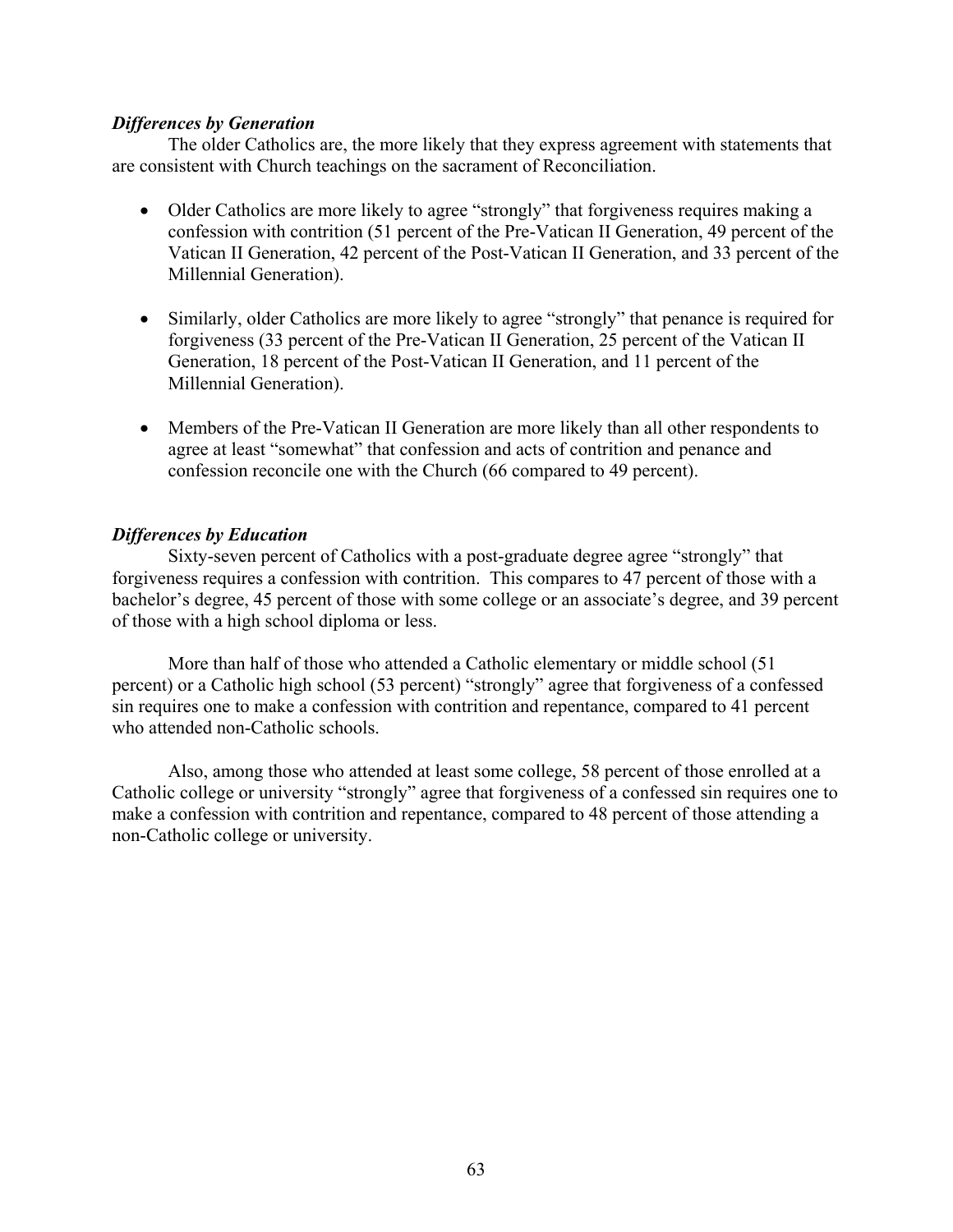# **The Sacrament of the Anointing of the Sick**

 Respondents were asked if they or a member of their immediate family have ever requested the sacrament of the Anointing of the Sick. Additionally, they were asked how much importance they place on this sacrament.

# **Request for the Sacrament of Anointing of the Sick**

*About half of Catholics report that they or a member of their immediate family has ever requested the sacrament of the Anointing of the Sick at a time of serious illness.* 

> *As you may know, the sacrament of the Anointing of the Sick used to be known as "last rites" or "extreme unction." Nowadays, seriously ill people, not just those who are dying, can receive this sacrament. Have you or a member of your immediate family ever requested the sacrament of the Anointing of the Sick at a time of serious illness?*

|     | 2001 | 2008 |
|-----|------|------|
| Yes | 52%  | 51%  |
| No  | 48   | 49   |
|     |      |      |

 In 2001, a nearly identical proportion of Catholics (52 percent) reported that they or a member of their family had requested Anointing of the Sick.<sup>20</sup>

l

 $20$ <sup>20</sup> The 2001 CCP. Results have been weighted to adjust for methodological differences from Knowledge Networks polls. The wording of the 2001 question was limited to: "Have you or a member of your immediate family ever requested the sacrament of the Anointing of the Sick at a time of serious illness?"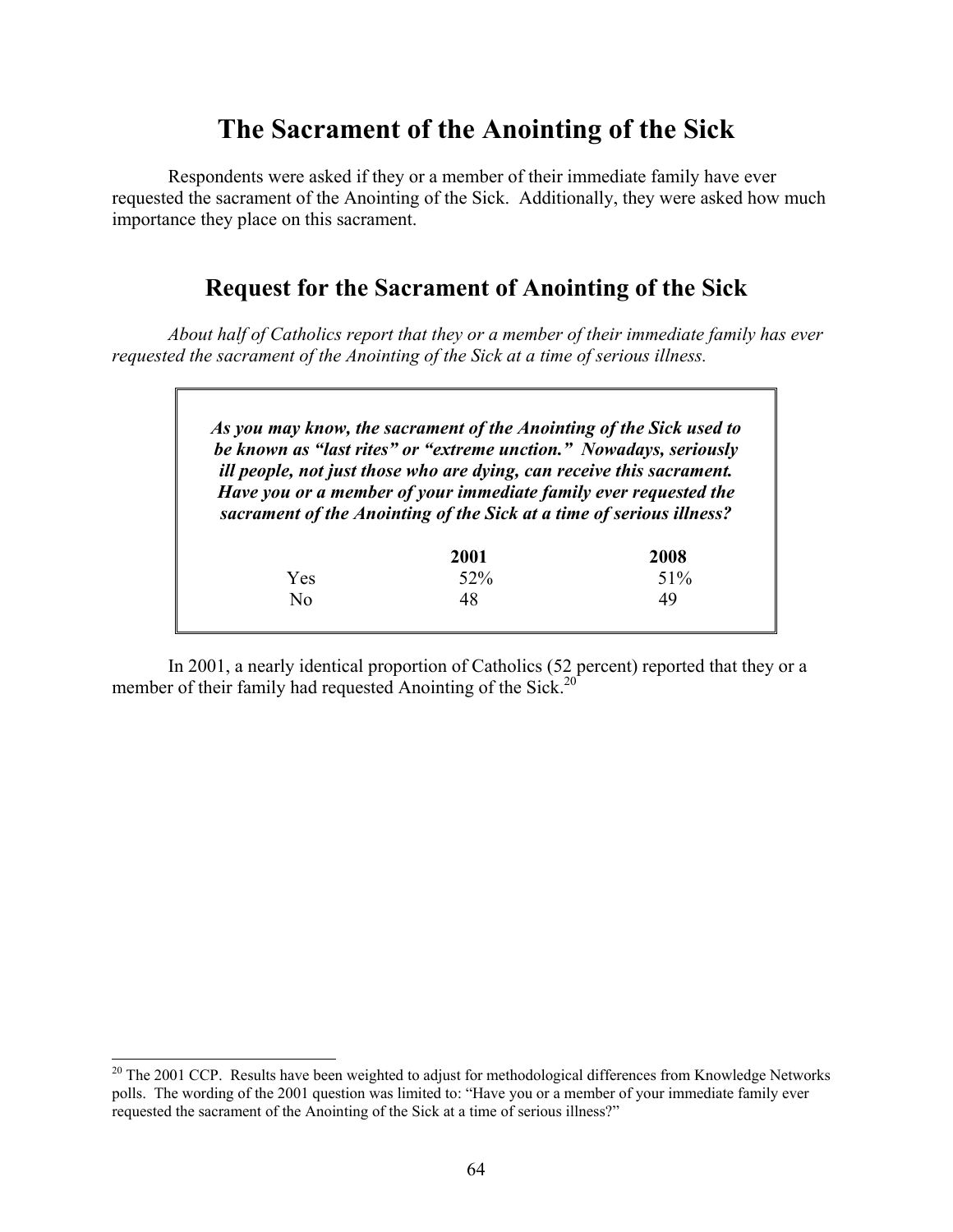#### *Differences by Mass Attendance*

 Sixty-three percent of respondents who attend Mass weekly or more say that they or a member of their immediate family have requested the sacrament of the Anointing of the Sick. This compares to 54 percent of those attending less than weekly but at least once a month and 45 percent of those who attend Mass a few times a year or less often.

| As you may know, the sacrament of the Anointing of the Sick used to   |
|-----------------------------------------------------------------------|
| be known as "last rites" or "extreme unction." Nowadays, seriously    |
| ill people, not just those who are dying, can receive this sacrament. |
| Have you or a member of your immediate family ever requested the      |
| sacrament of the Anointing of the Sick at a time of serious illness?  |

|     | <b>By Mass Attendance</b><br>Less than weekly |                   |               |
|-----|-----------------------------------------------|-------------------|---------------|
|     |                                               |                   |               |
|     | Weekly or                                     | but at least once | A few times a |
|     | more                                          | a month           | year or less  |
| Yes | 63%                                           | 54%               | 45%           |
| No  | 37                                            | 46                | 55            |
|     |                                               |                   |               |

### *Differences by Gender*

 Women are more likely than men to report that they or a member of their immediate family have requested the sacrament of the Anointing of the Sick (57 percent compared to 45 percent).

### *Differences by Generation*

 Members of the Vatican II Generation are most likely to report that they or a member of their family have requested Anointing of the Sick (59 percent). This compares to 53 percent of members of the Pre-Vatican II Generation, 46 percent of the Post-Vatican II Generation, and 43 percent of the Millennial Generation.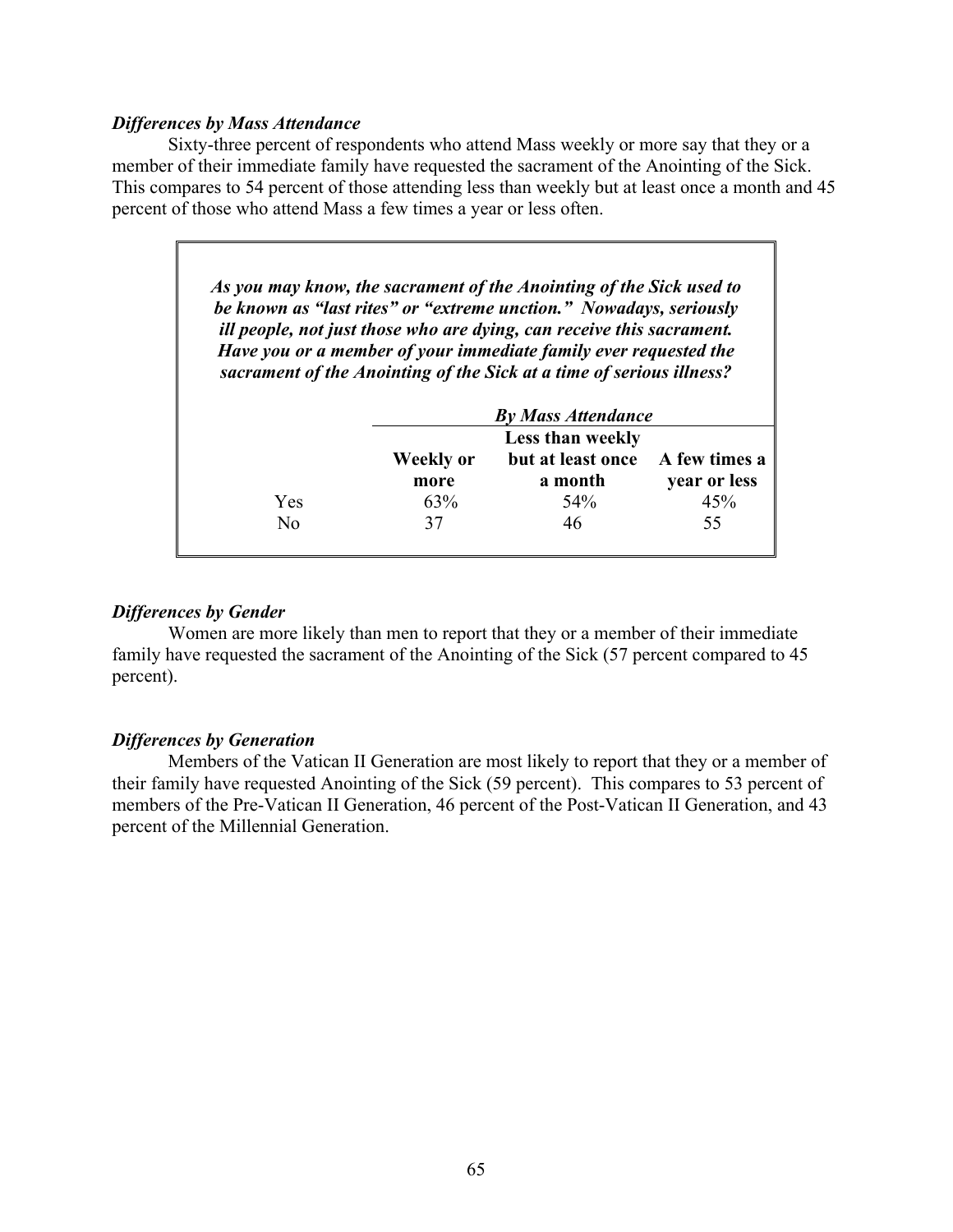## **Importance Placed on Receiving the Sacrament**

*More the four-tenths of Catholics (45 percent) say it is "very" important to them that they receive the sacrament of the Anointing of the Sick at some point. One in seven (14 percent) say this is "somewhat" important and about three in ten (31 percent) say that it is "a little" important. Just one in ten say it is "not at all" important to them.* 

## *How important is it to you that you receive the sacrament of the Anointing of the Sick at some point?*

| Very important       | 45% |
|----------------------|-----|
| Somewhat important   | 14  |
| A little important   | 31  |
| Not at all important | 10  |

### *Differences by Mass Attendance*

 About two in three of those attending Mass weekly or more often (68 percent) say that receiving the sacrament of the Anointing of the Sick is "very important" to them compared to more than half of those attending Mass less often but at least once a month (53 percent) and a third of those who attend Mass a few times a year or less often (33 percent).

| How important is it to you that you receive the<br>sacrament of the Anointing of the Sick at some point? |                         |                   |               |
|----------------------------------------------------------------------------------------------------------|-------------------------|-------------------|---------------|
| <b>By Mass Attendance</b>                                                                                |                         |                   |               |
|                                                                                                          | <b>Less than weekly</b> |                   |               |
|                                                                                                          | Weekly or               | but at least once | A few times a |
|                                                                                                          | more                    | a month           | year or less  |
| Very important                                                                                           | 68%                     | 53%               | 33%           |
| Somewhat important                                                                                       | 25                      | 32                | 33            |
| A little important                                                                                       |                         |                   | 19            |
| Not at all important                                                                                     |                         |                   | 15            |

### *Differences by Gender*

 Women are slightly more likely than men to report that it is "very" important to them to receive the sacrament of Anointing of the Sick at some point (51 percent compared to 39 percent).